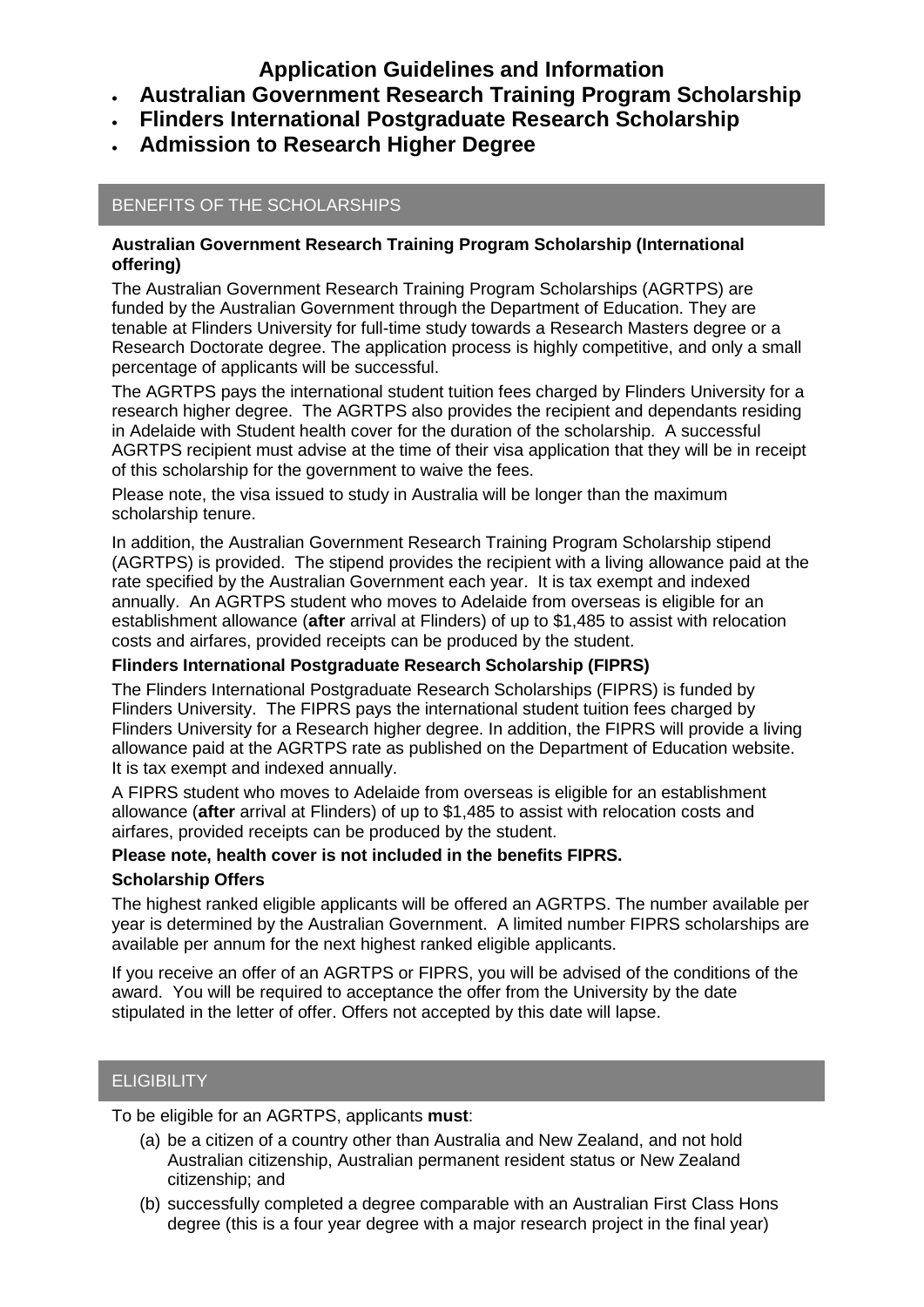(c) Applicants must have met the English proficiency levels set by Flinders University for at the time of application. Students for whom English is a foreign language will need to provide evidence of their English language competence (see [http://www.flinders.edu.au/international-students/study-at-flinders/entry--and-english](http://www.flinders.edu.au/international-students/study-at-flinders/entry--and-english-requirements/english-language-requirements.cfm)[requirements/english-language-requirements.cfm](http://www.flinders.edu.au/international-students/study-at-flinders/entry--and-english-requirements/english-language-requirements.cfm) for full details).

### AGRTPS applicants **must not**:

.

- (a) hold a Research Doctorate degree;
- (b) hold a Research Masters degree, if seeking an AGRTPS to undertake a Masters degree;
- (c) have held an Australia Award Scholarship / (AusAID) scholarship within the two years prior to the commencement of their AGRTPS;
- (d) have commenced study towards a Research Doctorate degree (or Research Masters degree if seeking an AGRTPS to support Masters study) within Australia prior to 1 January 2019. The University **may** consider applicants who commenced their research higher degree in 2018 but who, due to the timing of their application and subsequent enrolment, were unable to apply for an AGRTPS for that year. The University **may** also consider applicants who commenced a higher degree by research at an Australian institution and terminated that enrolment within six months of commencement.
- (e) previously have received an AGRTPS for a Research Doctorate degree; and previously have received an AGRTPS for a Research Masters degree, unless that degree was completed and the student is undertaking a Research Doctorate degree.

An AGRTPS student is expected to remain an international student for the duration of their award; however, AGRTPS students who gain permanent residency status in Australia will not be eligible to continue to hold their AGRTPS. AGRTPS students who are granted permanent resident status must advise the University immediately. The University may continue payment of the Flinders stipend after the student ceases to hold the AGRTPS upon approval from the Scholarships Committee.

### PUBLICATIONS

The submitted publications or other work selected to accompany your AGRTPS/FIPRS application should be in English. If you believe that an exception should be made, the quality, value and impact of the piece must be fully explained. All submitted publication must have a Publications Details coversheet, which can be found on the Flinders University website.

You may include up to five of your publications, each accompanied with a completed coversheet; publications without coversheets will **not** be considered. These publications will be used to judge the quality of your previous research in the area that you intend to study at Flinders University.

Applicants with more than five publications must consult with their Flinders University supervisor to select the best five publications, and explain briefly why the selected five were chosen. **Do not include more than five publications**. Additional publications may be noted on your CV or in a separate list. Coversheets are not required for publications listed on the CV but not included among the top five.

### **Please note, due to the highly competitive nature of the AGRTPS/FIPRS, applicants who have not published will not be assessed for a scholarship.**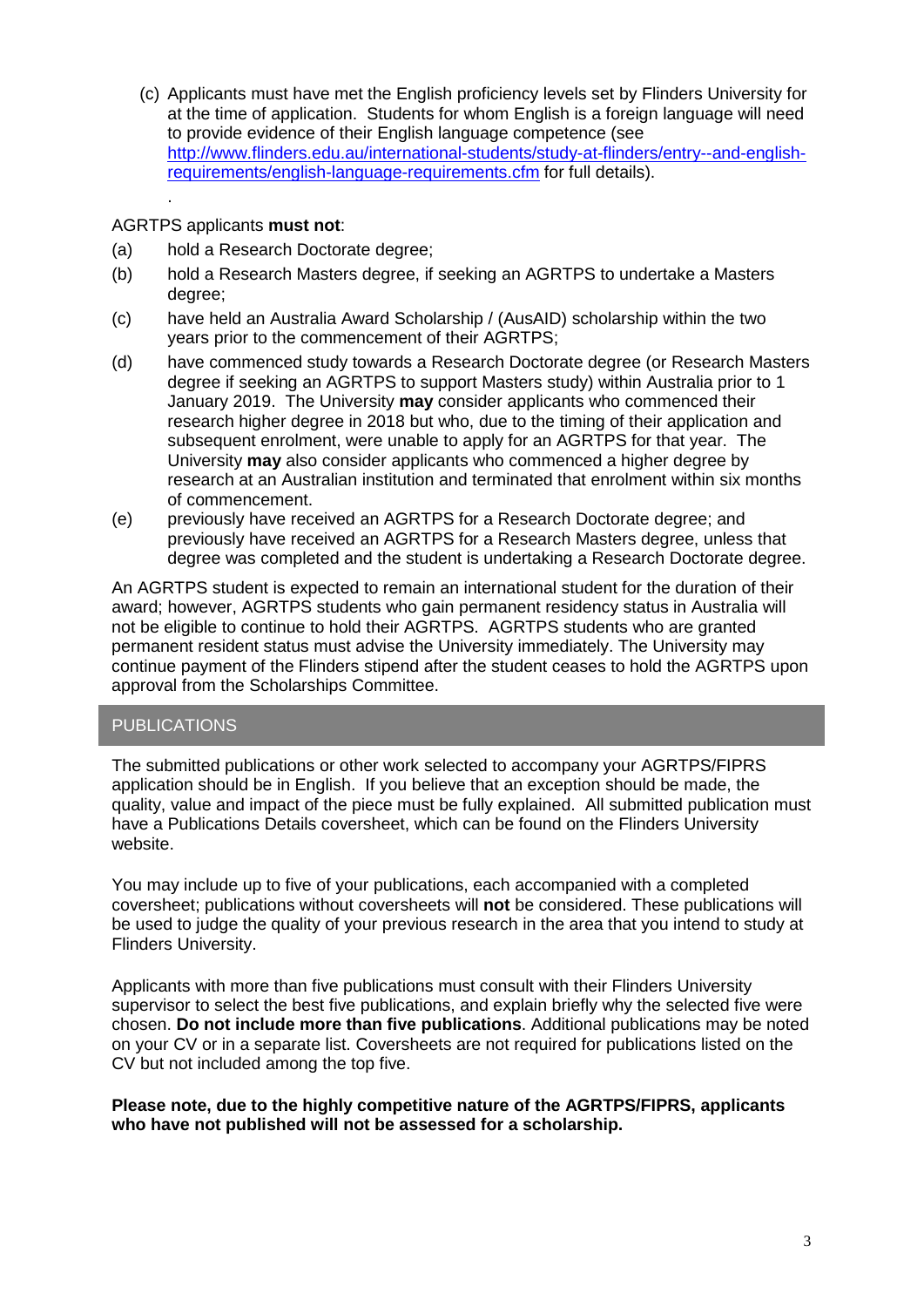### CONTACTING A POTENTIAL ACADEMIC SUPERVISOR

You must make contact with an academic staff member of staff in the College in which you would like to conduct your research, to discuss your proposed research project, and to identify a possible supervisor. Email evidence of the supervisor's agreement should be included with your application. Applicants who do not have a supervisor at the time of application will not be considered for an AGRTPS/FIPRS. Academic staff will be able to provide details of the College's research activities and information about the expertise and interests of staff who are qualified and willing to accept Higher Degree by research candidates for supervision. Applicants who do not have a supervisor at the time of application will not be considered for an AGRTPS/FIPRS.

### ACADEMIC REFEREE'S CONFIDENTIAL REPORTS

Complete Section A of two copies of the Academic Referee's Confidential Report forms and forward them to two appropriate referees of your choice. If possible the referees should have an informed, personal and professional knowledge of your academic ability and be able to exercise judgment of your research potential.

It is recommended that you select the supervisor of the most recent tertiary program in which you are/were enrolled and the Head of Department or the Postgraduate Coordinator of the Department. Ensure that you forward your Academic Referee's Confidential Report forms to your referees so that they have adequate time to forward the forms **directly** to the International Centre, Flinders University or by email [rhdscholarships@flinders.edu.au](mailto:rhdscholarships@flinders.edu.au) by 5pm on the closing date as advertised on the Flinders website.

### SELECTION PROCESS

Selection is based on academic merit, academic research training and research indicators and performance.

The University will only offer scholarships to applicants for whom it can provide proper supervision throughout the research period, and where adequate resources to support the proposed research project exist.

The selection process for scholarships is normally finalised in November. Most applicants will be notified of the outcome of their application before the end of the year. The University may make some late scholarship offers early the following year.

Unsuccessful scholarship applicants who have indicated that they wish to be considered for admission to a research higher degree at Flinders University may be offered a place as a full fee paying student and will be required to pay substantial tuition fees. Tuition fees for Research Masters degrees and Research Doctorate degrees at Flinders University currently range between AUD\$22,500 and AUD\$28,700 for one year of full-time study. Fee details are available at [http://www.flinders.edu.au/international-students/study-at-flinders/ebrochure](http://www.flinders.edu.au/international-students/study-at-flinders/ebrochure-course-info/fees-and-costs.cfm)[course-info/fees-and-costs.cfm.](http://www.flinders.edu.au/international-students/study-at-flinders/ebrochure-course-info/fees-and-costs.cfm)

If you are accepted for admission to candidature for a Higher Degree by research, but are not awarded a scholarship, you will be notified of the outcome of your application by the International Office in January/February.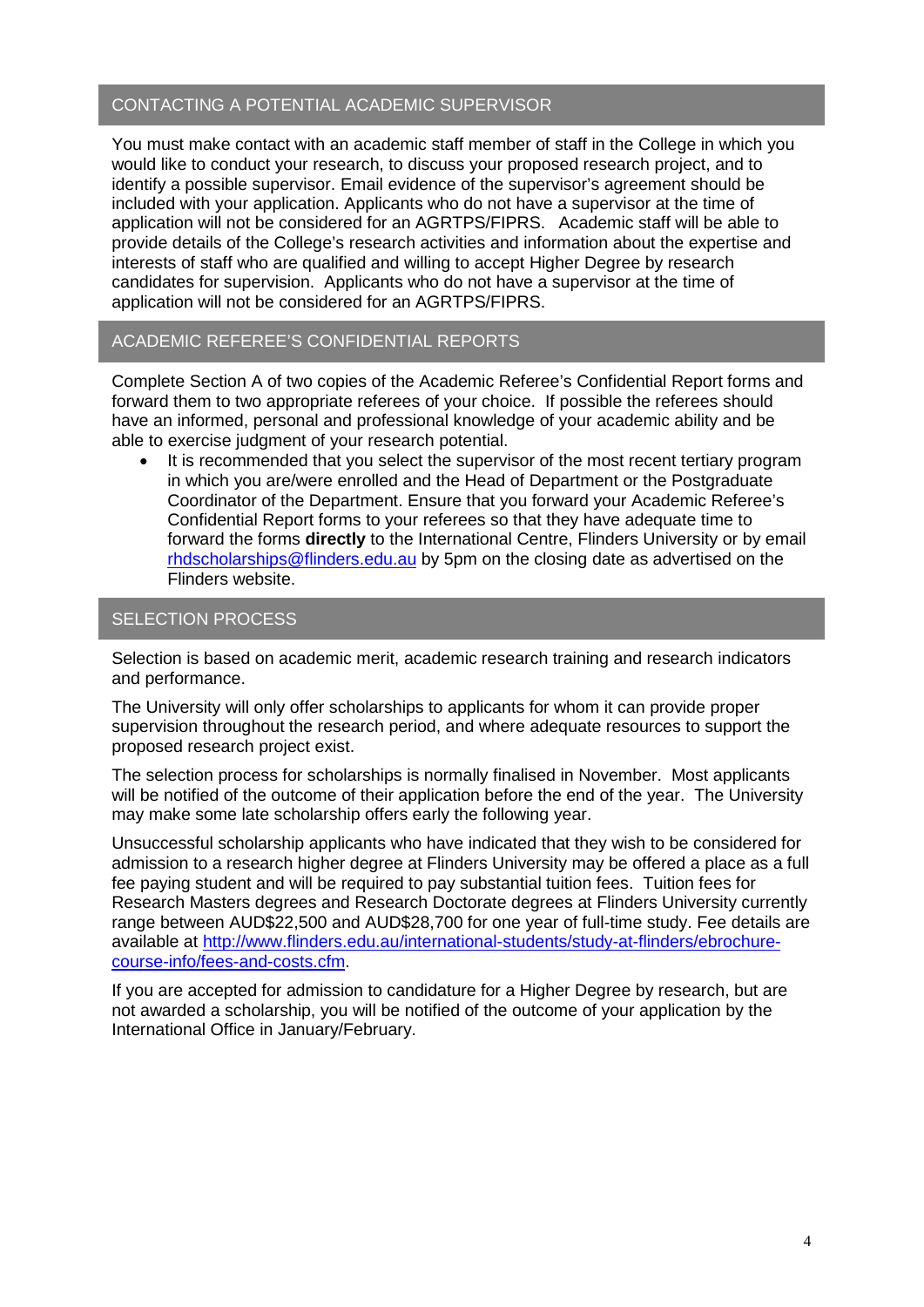### APPLICATION FORMS AND RELATED INFORMATION

To apply for an Australian Government Research Training Program Scholarship (AGRTPS) and Flinders International Postgraduate Research Scholarship (FIPRS), you will need to first submit an application for admission to a Research higher degree (PhD or Master of Arts by research) followed by an application for the International RHD Scholarship group, which will produce an application for both the AGRTPS and FIPRS.

Applications are made through the University's Student system.

You will need to have an active Flinders Authentication Name (FAN) to log into the Student system, and complete this process.

If you have never studied at, or made an application to Flinders University, you can register and submit your application for admission to a Higher Degree by research using the [application portal.](https://stuadmin.flinders.edu.au/student/S1/eApplications/eAppLogin.aspx?f=%23FL.LOGIN.WEB)

After completing your registration you will receive a confirmation email, this will arrive within 1 hour to your nominated email address and will contain your login details and instructions on how to activate your FAN.

If you have studied at Flinders University within the last 12 months you can submit your application for admission for a Higher Degree by research and for scholarship via the [Student Information System.](https://stuadmin.flinders.edu.au/student/)

If you have studied at Flinders University but graduated more than 12 months ago you will need to reactive your FAN via the [FAN reactivation page.](https://eapplicant.flinders.edu.au/reactivate) With an active FAN you will then be able to submit your application for admission via the [Student Information System](https://stuadmin.flinders.edu.au/student/) as advised above.

If you have previously applied to study at Flinders, you will be able to reactive your FAN via the [FAN reactivation page,](https://eapplicant.flinders.edu.au/reactivate) you will need to enter your Fist name, Last name, date of birth and your student ID, normally found on any letters sent by the university to you. The system will be able to identify you more accurately if you can enter your student ID.

With an active FAN you will then be able to submit your application for admission via the [Student Information System](https://stuadmin.flinders.edu.au/student/) as advised above

You will find the application form by selecting the My Applications tab at the top of the page, selecting the degree you wish to be admitted to and completing the form. Once you have completed the application for admission, you will need to complete an application for the scholarship. To do this, continue by selecting the My Scholarship tab and then create a new scholarship application. The scholarship application is called International RHD Scholarship - group. This application will ensure you are assessed for both the AGRTPS and the FIPRS.

Once your application is complete, including all mandatory questions and documentation, your application will be assessed. Assessment will commence once applications have closed.

Applications close 13 August at 5pm Australia, Adelaide local time.

Any questions about the application process should be directed to the Student Finance Office via email at [rhdscholarships@flinders.edu.au](mailto:rhdscholarships@flinders.edu.au)

You must include with your applications:

- Academic transcripts of all university study attempted and completed
- English language test results;
- translations (where appropriate):
- publications (up to five may be provided) each with a completed coversheet:
- a research proposal, approximately 500 words in length, which details the problem, hypothesis or question that you will examine, and the methodology or approach that